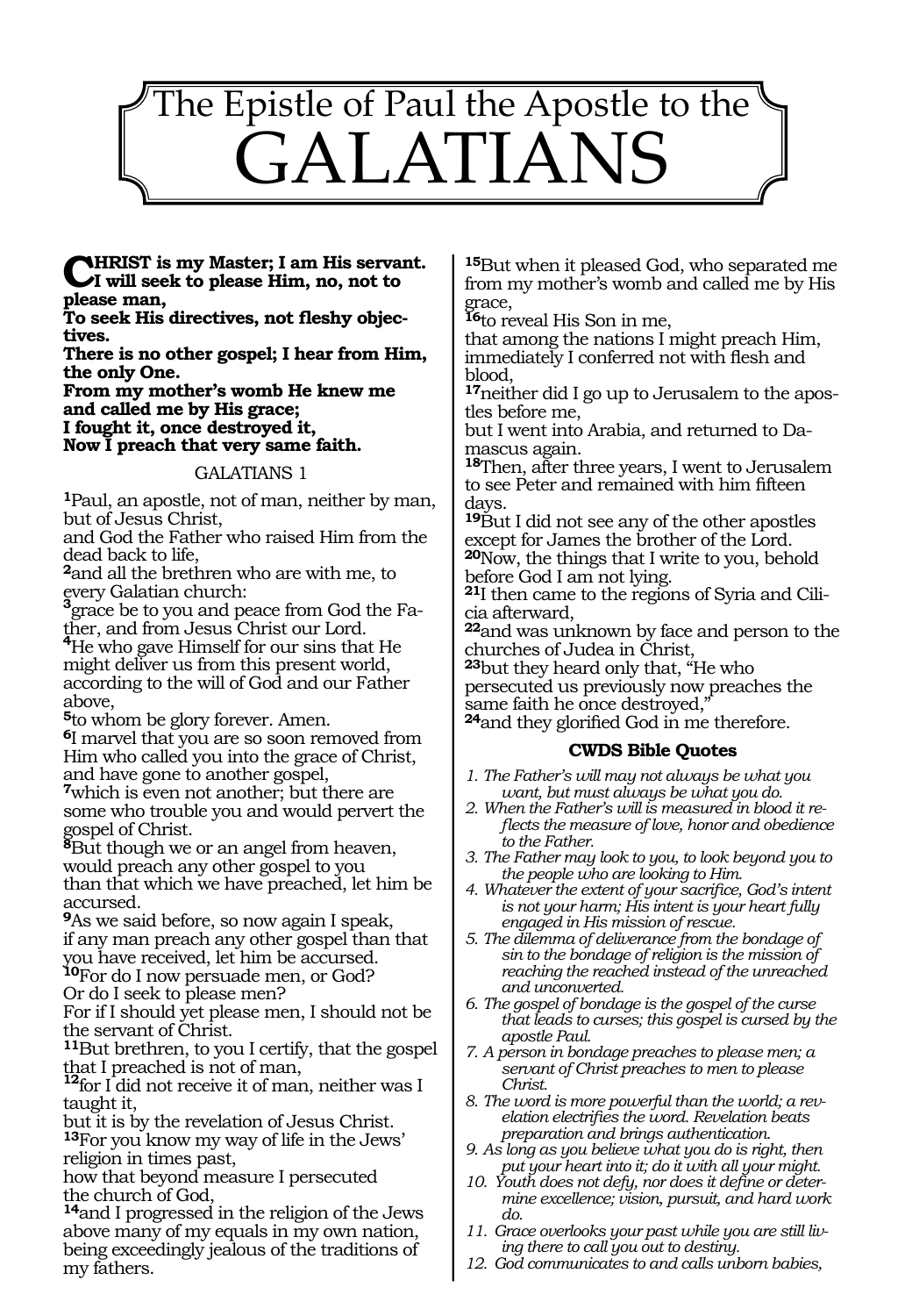*how much more toddlers, children and the youth; never marginalize them in your ministry focus.*

- *13. It may not be written on your PDA or demonstrated in your day to day, but the call of God is written in your DNA and it is reaching for you every day.*
- *14. You may not have a sermon but you have a testimony; you do not need to wait for recognition to begin witnessing and sharing the goodness of God.*
- *15. Do not be afraid to shock the world with your change; do not be afraid to shame the world with your submission to the faith. If you are changed you can change your world.*
- *16. To strengthen the anointing on your life and to bring focus, visit people with similar calling, especially those with experience and accomplishment.*

## **PRAYER POINTS**

- Holy Spirit, I need You; show to me my Father's will and give me the grace to perform it. Amen.
- Righteous Father, I will resist unto blood striving against sin, just as my Lord Jesus. Amen.
- Most High God, You can depend on me; use me to extend the love in Your heart to this dying world. Amen.
- My Father, my God, I am all in; You do nothing but good, purity and truth. Amen.
- Merciful Father, break the tentacles of religion that preaches to win believers from the liberty in Christ into bondage. Amen.

## **He gave it, you embraced it, why frusfinallel it then?**

**Are you saved by grace or by the letter of the pen?**

**Crucified with Christ, now by faith I am alive,**

**For by the Law is no man justified. He gave to Peter the gospel of circumcision,**

**And while by grace and faith there is unification,**

## **Not every way produces life in man.**

## GALATIANS 2

**<sup>1</sup>**Then fourteen years after this, I went again to Jerusalem and I took Titus up with me also. **2**And I went up by revelation and there communicated to them the gospel which I preach among the Gentiles.

But I did so privately, to those who are of reputation,

lest by any means I should run, or had run, in vain.

**<sup>3</sup>**But neither Titus who was with me, himself being a Greek, was compelled to be circumcised.

**<sup>4</sup>**And this took place because of false brethren who were brought in covertly to spy out our liberty which we have in Jesus Christ, that they may bring us into bondage again.

**<sup>5</sup>**To whom we did not yield submissively to for one moment,

that the truth of the gospel might continue in you.

**<sup>6</sup>**But of those who seem to be something (whatever they were, you know,

it makes no matter to me, God accepts no man's person),

for those who seemed to be important, benefited me in no way when we conferred,

**<sup>7</sup>**but on the contrary, when they had come to see that the gospel of uncircumcision was committed to me

as the gospel of circumcision was committed to Peter,

**<sup>8</sup>**(for they perceived that He who had worked effectively in Peter for the apostleship of the circumcision,

the same was in me mightily towards the Gentiles.)

**<sup>9</sup>**When James, Cephas and John, who seemed to be pillars then, perceived the grace given to me,

they gave Barnabas and myself the right hand of fellowship, that we should go to the Gentiles, and they to the circumcision.

**<sup>10</sup>**But they desired of us that we remember the poor, yet it was already in my heart to do this. **<sup>11</sup>**But when Peter came to Antioch, I withstood him to the face,

because in the dissembling he was to be blamed;

**<sup>12</sup>**for before certain of the Jews came from James, he ate with the Gentiles,

but when they came, he withdrew and separated himself,

fearing those of the circumcision,

**<sup>13</sup>**and likewise dissembled the other Jews, insomuch that Barnabas was carried away with their dissimulation also.

**<sup>14</sup>**But when I saw that they did not walk up- rightly, according to the truth of the gospel, I said to Peter, "If you being a Jew live accord- ing to the manner of the Gentiles

and not as the Jews, why then do you compel the Gentiles to live after the manner and tradi- tions of the Jews?"

**<sup>15</sup>**We who are Jews by nature and not sinners in accordance with the Gentiles,

**<sup>16</sup>**knowing that by the works of the Law a man is not justified, but by faith in Jesus Christ, we have believed in Jesus Christ, that by faith in Christ, we may be justified, and not by the works of the Law.

For by the works of the Law shall no flesh be justified.

**17**But if, at the same time, we seek to be justified by Christ,

and we ourselves are found sinners, is Christ the minister of sin therefore? God forbid!

**18**For if I build again the things I first destroyed, I make myself a transgressor.

**<sup>19</sup>**For through the Law, I am dead to the Law, that to God I may live.

**<sup>20</sup>**I am crucified with Christ; nevertheless I live,

yet not I, but Christ who lives in me. And the life that I now live in the flesh,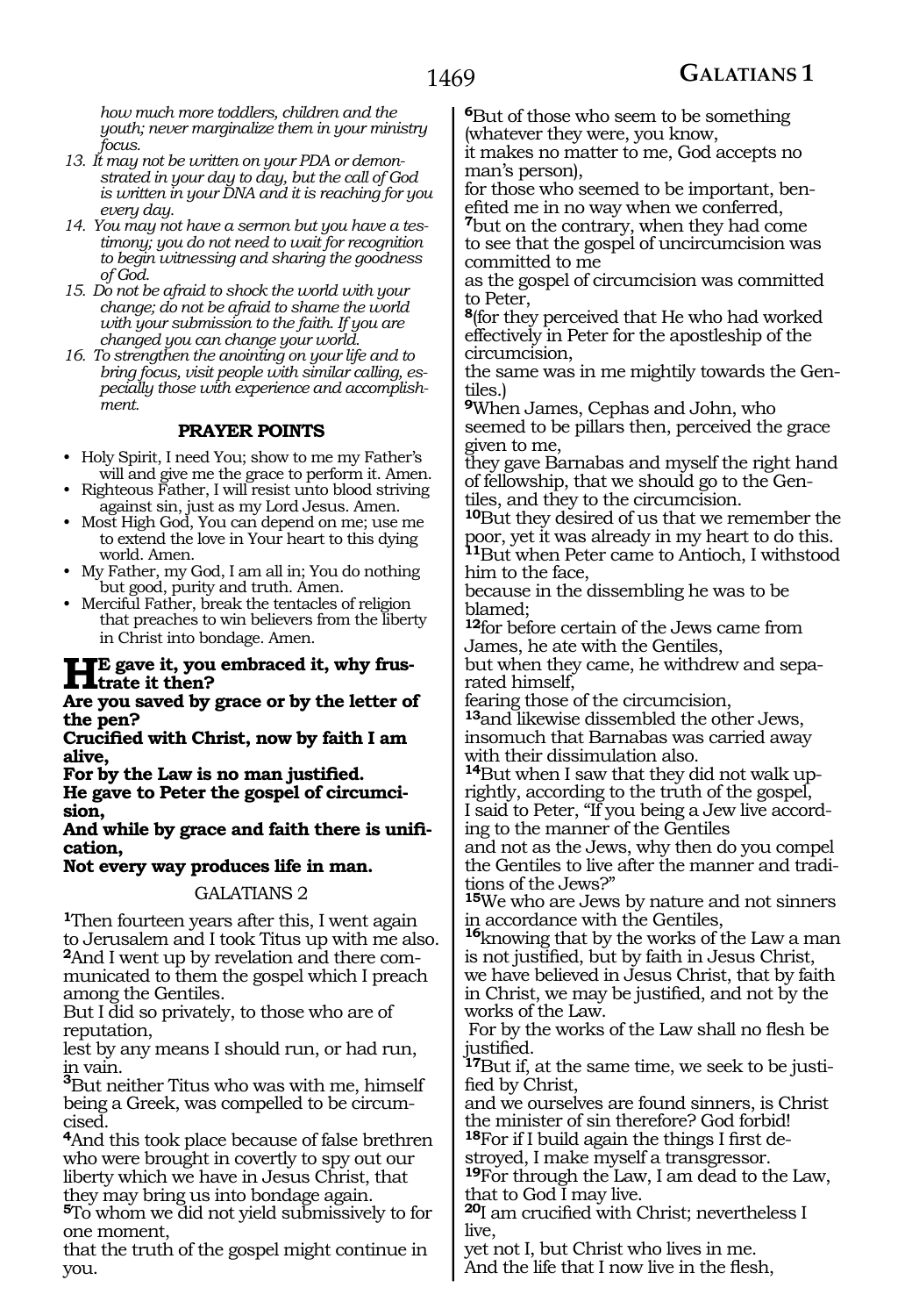I live by faith in the Son of God who loved me, and gave Himself for me.

**<sup>21</sup>**I do not frustrate God's grace, for if the law produces righteousness, Christ is dead in vain.

## **CWDS Bible Quotes**

- *1. When you clothe your freedom in Christ, and the freedom of Christ, with the bondage of religion you get Christian bondage.*
- *2. It is best to be slaves to Christ than slaves to religion and to the world that He saved you from.*
- *3. The rules of relationship are at the diameter of Christian freedom. The rigor of works pushes Christ to the parameter of religion as it occupies the diameter.*
- *4. Religion is justifying Christ justifying you; grace is relationship; it is just Christ justifying you.*
- *5. You are not denying your call if you demonstrate your call to your defined calling; you deny Christ if you deny and defy any calling that is different from yours.*
- *6. The Lord will take you out of religion and make you more radical in your calling than refined and organized Christianity.*
- *7. If you do not understand it, do not seek to compel it to understand you; seek to understand what God is saying about it and stand with God.*
- *8. Fear and pride make a poor missionary.*
- *9. Contradicting yourself contradicts your gospel and sends a clouded message.*
- *10. We are justified just as we are and only just by faith, and so are all others.*
- *11. We are unjust if we think the justifying blood of Jesus Christ is just for those who look and act like us.*
- *12. When you are alive to self, you are dead to the perfect will of God. When you are crucified with Christ, the resurrected Christ lives in you, and you are dead to your own desires, pride and fear.*
- *13. You have to fail the flesh and faith the flesh to follow Christ, or the failing flesh will lead you away from Christ; in other words, the life of the Spirit in the flesh can only be engaged by faith.*
- *14. The crucifixion of Christ is the condemnation of the law.*

# **PRAYER POINTS**

- Let the right hand of the living God crush the back of religion within the church of Jesus Christ. Amen.
- My Lord Jesus, I am a slave to this gospel and this love You have extended to me; I must serve You without option or exception. Amen.
- Thank You Jesus for finishing the work of my salvation on the cross; now I enter into Your works and seek to know You. Amen.
- My Lord and Savior, Jesus Christ, although my mind cannot conceive it, I am settled with knowing You justify me. Amen.
- Power to embrace the differences of others and their independent call, fall upon the church today, in the name of Jesus.

OUR schoolmaster to lead us to Christ,<br>
motor has seemed his time, our school**master has served his time.**

**Well done, schoolmaster; it is no more a meditate;**

**It is now a way of living; we have moved on to faith.**

**Entered into blessing with faithful Abraham;**

**A curse on a tree bought us this redemption.**

**As Moses lifted up the serpent for those bitten to see,**

**The promise of Abraham to his One seed, was duly paid for and received.** 

## GALATIANS 3

**<sup>1</sup>**O foolish Galatians, who has bewitched you that you should not obey the truth, before whose eyes Jesus Christ has been set forth and visibly crucified among you? **<sup>2</sup>**This only I would like to learn of you: did you receive the Spirit by the works of the Law or by the hearing of faith?

**<sup>3</sup>**Are you so foolish, having begun in the Spirit, are you now made perfect by the works of the flesh?

**<sup>4</sup>**Is it in vain that you have suffered so many things? If it proves yet to be in vain.

**<sup>5</sup>**Therefore, He who ministers to you the Spirit and works miracles among you,

does He do it by the works of the Law or by the hearing of faith?

**6**As Abraham believed God and it was accredited to him for righteousness,

**<sup>7</sup>**know that those who are of faith,

the same are the children of Abraham. **<sup>8</sup>**And the Scripture, therefore, foreseeing that God would justify the Gentiles through faith, preached the gospel in advance to Abraham, saying, "In you shall all nations be blessed." **<sup>9</sup>**So then, those who are of faith are blessed with faithful Abraham.

**<sup>10</sup>**For as many as are of the works of the Law are under the curse,

for it is written, "Cursed is everyone who does not continue in order to do all things that are written in the book of the Law."

**<sup>11</sup>**But that you know that no man is justified by the works of the Law in God's sight,

it is evident, for the just shall live by faith. **<sup>12</sup>**The Law is not of faith; he who does them shall live in them.

**<sup>13</sup>**Christ has redeemed us from the curse of the Law, being made a curse for us,

as it is written, "Cursed is everyone who hangs on a tree,"

**<sup>14</sup>**that through Jesus Christ, the Gentiles may receive the blessings of Abraham,

so that we might obtain the promise of the Spirit through faith.

**<sup>15</sup>**Brethren, I speak after the manner of men; though it is but a man's covenant, yet if it is confirmed,

no man can disannul or add anything to it again.

**<sup>16</sup>**Now to Abraham and his seed were these promises made.

He did not say, "To seeds," as when you speak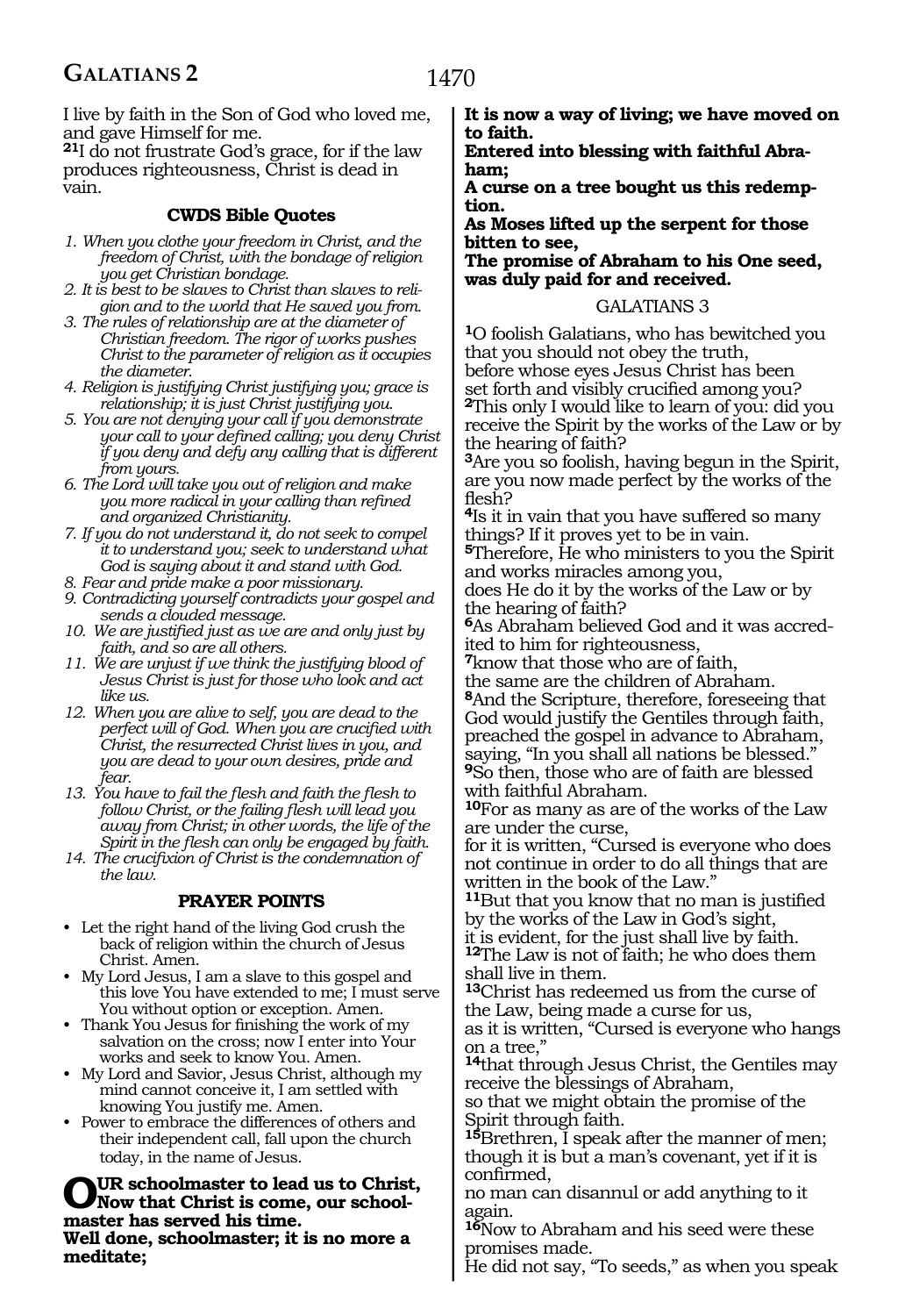of many,

but as of one, "And to your seed," which is Christ.

**<sup>17</sup>**And this I say, that the covenant which God confirmed in advance in Christ,

the Law, which came four hundred and thirty years after this

cannot disannul, to make the promise of no effect.

**<sup>18</sup>**For if the inheritance is by the law, it cannot be by promise;

but God has given Abraham the inheritance by promise.

**<sup>19</sup>**Therefore, why do you serve the Law then? The Law was added because of transgres-

sions until the seed should come to whom the promise was made;

and it was ordained by angels in the hand of a mediator.

**<sup>20</sup>**Now a mediator does not mediate for one, but God is one.

**<sup>21</sup>**Is the Law then against the promises of God?

God forbid! For if there had been a law given that could give life,

then righteousness should have been by that law.

**<sup>22</sup>**But the Scripture has concluded that all are under sin,

that the promises by faith in Jesus Christ might be given to those who believe.

**<sup>23</sup>**But before faith came, we were kept under the law, shut up to the faith which should afterward be revealed.

**<sup>24</sup>**Therefore the Law *was our ABCs;*

our schoolmaster, to bring us unto Christ, that by faith we may be justified.

**<sup>25</sup>**But faith came, and so thereafter we are no longer under a schoolmaster,

**<sup>26</sup>**for you are all the children of God by faith in Jesus Christ.

**<sup>27</sup>**For as many of you who have been baptized into Christ, have put on Christ.

**<sup>28</sup>**There is neither Jew nor is there Greek, neither male nor female, bond nor free,

for in Christ Jesus you are all one.

**29**And if you are in Christ, then you have become a seed of Abraham,

and heirs according to the promise that God has made to him.

# **CWDS Bible Quotes**

- *1. The devil works against the church through direct attacks: the devil works within the church through deception and bewitchments of which the most common is religious bondage.*
- *2. Attraction to distraction is bewitchment; giving away real authority for perception is the highest level of demonic deception. Eden was the eve of giving away everything to gain nothing.*
- *3. Faith breaks through the bondage of the law to the freedom of the Spirit; it is foolish to abandon faith to lock your experience with Christ into the bondage of the law.*
- *4. If the end is greater than the beginning, you have to end the beginning which is the strength of the*

*Spirit and faith, to end up at the weakness of the law and the flesh.*

*5. When faith is silent heaven is silent; when faith is heard heaven releases angels into your world.*

*6. When God sees works He does nothing because you are already doing; when He hears faith He increases your anointing and does mighty signs and wonders through you.*

*7. Abraham is the father of faith not the father of works. We either receive the promise of Abraham by faith or work ourselves out of the promise by rejecting the faith through which the promise was received.*

- *8. Christ cursed the curse by becoming the curse so He could free the faith to just believe.*
- *9. It is just faith for only just the faith of the just justifies.*
- *10. The law you keep, keeps you; the law you break releases you to death. Christ broke the law and bore the death to release you from the condemnation of the law to faith.*
- *11. The covenant of faith was before the law and looked beyond the law to the captain of our faith, Jesus.*
- *12. The promise was to Abraham's seed while he had no seed and looked beyond his seeds to as many as would embrace his seed of faith.*
- *13. The law was to regulate sin, faith is to remove the mindset of sin.*
- *14. The law can make you right but it cannot make you righteous. Being right is based on rules, righteousness is a lifestyle and is relational; being right relates to principles, being righteous relates to a Person.*
- *15. Christ is the object, we are the subject; the law is subjective to take us to our objective.*
- *16. The law is our ABC foundation for our MBA; you build on the ABC to reach your MBA; you do not live on the ABC but on the MBA.*
- *17. The law, just as the ABC, is a part of our constitution; it is not a daily recitation. The law is our professor to take us to our profession.*
- *18. The law wears you down, Christ builds you up in faith, so you put Him on and wear Him around.*
- *19. You are here, not to be living in fear of rules and failure, but to live in faith that cannot fail.*
- *20. You do not need to fight with failed laws, but to embrace the faith of your hope and the reality that you are children of Abraham with full rights to everything that was promised to him.*
- *21. The promise is received by positioning not by performing; it is simply accepting what Christ has done.*

# **PRAYER POINTS**

- Great and mighty God, expose and remove the deceptive work of the devil from our congregations, in the name of Jesus.
- Jesus my Lord, open the eyes of our churches to truth so we may serve You in the true freedom of faith. Amen.
- By the power that lives within me, I will live by faith. Amen.
- I call divine fire upon every spirit seeking to drag believers away from the freedom of their salvation into bondage. Amen.
- I speak faith into the body of Christ today; I declare that there will be an increase in angelic activity in the earth this year because of the faith released by believers. Amen.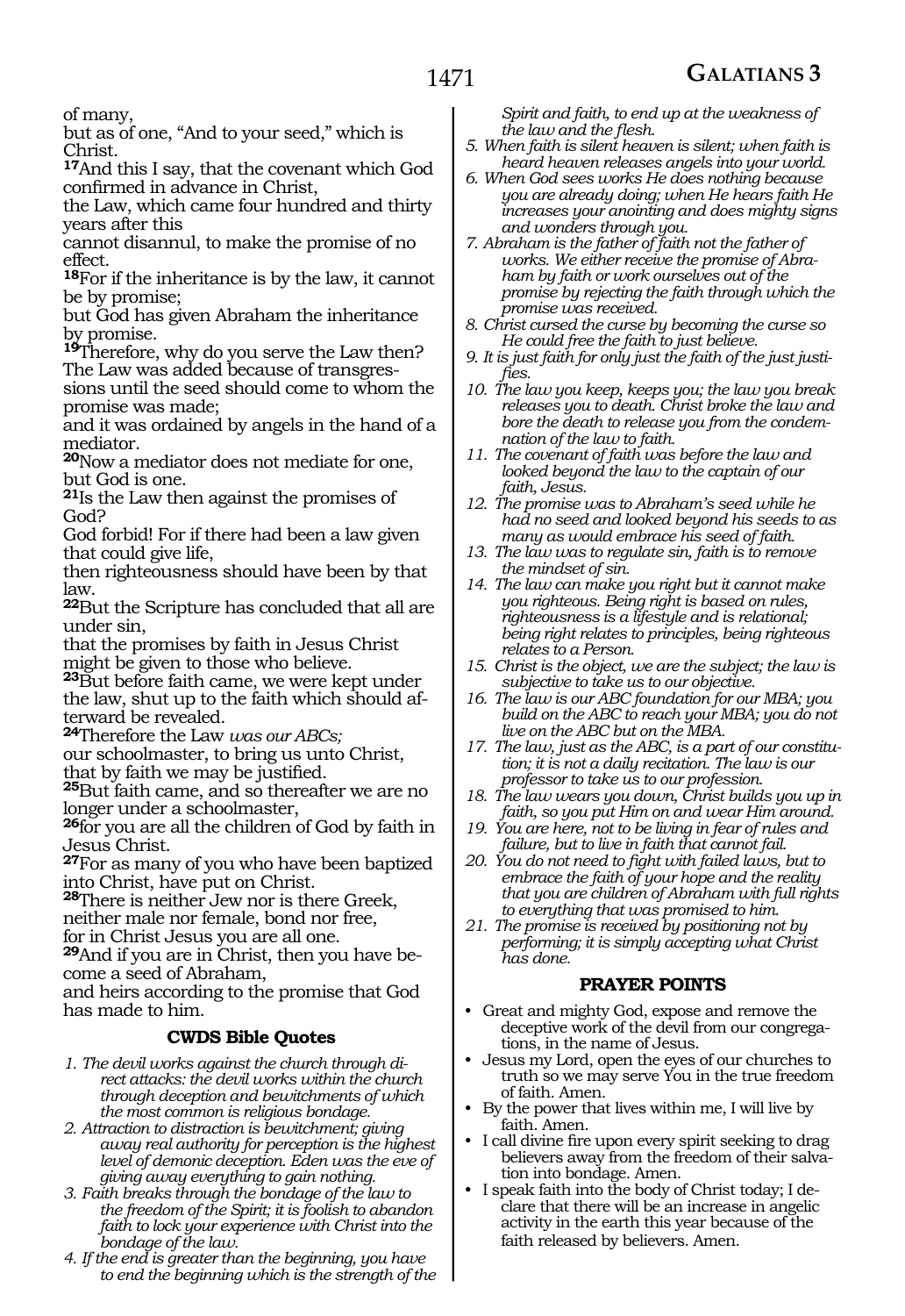given them to me!

**<sup>16</sup>**Am I therefore become your enemy because

| $\mathbf{U}^{\text{NDER}}_{\text{we were}}$                                                            | I tell you the truth?                                                                               |
|--------------------------------------------------------------------------------------------------------|-----------------------------------------------------------------------------------------------------|
| we were,                                                                                               | <sup>17</sup> They jealously pursue you, but not for good;                                          |
| Waiting for the redemption as we were                                                                  | rather to exclude you that you might be jeal-                                                       |
| then approved by works.                                                                                | ous of them.                                                                                        |
| Then in the fullness of time, God sent forth                                                           | <sup>18</sup> But to be so jealously inclined is good, but                                          |
| <b>Christ:</b>                                                                                         | only in good things and not only when I am                                                          |
| The cry of His Spirit in our hearts was                                                                | present with you!                                                                                   |
| cause to rejoice:                                                                                      | <sup>19</sup> My little children, for whom I travailed in                                           |
| Abba, Father, Abba, Father, we are adopted                                                             | birth until Christ is formed in you,                                                                |
| as sons!                                                                                               | 20 desire to be present with you now and to                                                         |
| Joint heirs and co-owners of all that He                                                               | change my tone, for I am in doubt of you.                                                           |
| owns.                                                                                                  | 21You who desire to be under the law, do you                                                        |
| Throw out the bondwoman; we will hold to                                                               | not hear what the law says?                                                                         |
| the free;                                                                                              | <sup>22</sup> It is written, "Abraham had two sons; one                                             |
| Sons of God in His love, we will no more be                                                            | was by a bondmaid, the other by a freewom-                                                          |
| made weak.                                                                                             | an."                                                                                                |
| GALATIANS 4                                                                                            | <sup>23</sup> But he who was by the bondwoman was                                                   |
|                                                                                                        | born after the flesh,                                                                               |
| <sup>1</sup> Now I say that the heir, as long as he is a                                               | and he who was born of the freewoman was                                                            |
| child.<br>is in no way different from a servant, though                                                | through the promise.<br><sup>24</sup> These things are symbolic, for these are the                  |
| he is Lord of all,                                                                                     | two covenants and its similarities:                                                                 |
| <sup>2</sup> but is under tutors and governors until the                                               | the one from Mount Sinai, which is Hagar,                                                           |
| time the father appoints.                                                                              | genders to bondage.                                                                                 |
| <sup>3</sup> Even so, when we were children, we were in                                                | 25For this Hagar is Mount Sinai, based in                                                           |
| bondage under the elements of the world.                                                               | Arabia, and answers to Jerusalem which now                                                          |
| <sup>4</sup> But when the fullness of time came, God sent                                              | exists.                                                                                             |
| forth His Son, made of a woman, made under                                                             | and she falls into bondage with her children;                                                       |
| the Law,                                                                                               | <sup>26</sup> but Jerusalem which is above is free, which                                           |
| 5to redeem those who were under the law,                                                               | is the mother of us all.                                                                            |
| that we might receive the adoption of sons.                                                            | <sup>27</sup> For it is written, "Rejoice, you barren who                                           |
| <b>Media because you are sons, God has sent</b>                                                        | cannot bear,                                                                                        |
| forth the Spirit of His Son into your hearts,                                                          | break forth and cry, you who do not travail in                                                      |
| crying, "Abba!" Crying, "Father!" "Abba, Fa-                                                           | labor,                                                                                              |
| ther!"                                                                                                 | for the desolate has many more children than                                                        |
| 7Therefore you are no more a servant but a                                                             | she who has a husband."                                                                             |
| son of God;                                                                                            | <sup>28</sup> Now we brethren, as also Isaac was, are the                                           |
| and if a son, then an heir of God through Je-                                                          | children of the promise.                                                                            |
| sus Christ.                                                                                            | <sup>29</sup> But as he who was born after the flesh per-                                           |
| <sup>8</sup> Though when you did not know God, you                                                     | secuted him who was born after the Spirit,                                                          |
| served things which by nature are no gods,<br><sup>9</sup> but now after you have known God, or rather | even so it is again.                                                                                |
| are known by God,                                                                                      | <sup>30</sup> Nevertheless, what does the Scriptures say?<br>"Cast out the bondwoman and her son,   |
| how do you turn again to weak and beggarly                                                             | for the son of the bondwoman shall not be                                                           |
| elements through which you desire to be in                                                             | heir with the son of the freewoman."                                                                |
| bondage again?                                                                                         | 31So therefore brethren, we are not children                                                        |
| 10You observe days and months, and times                                                               | of the bondwoman, but we are children of the                                                        |
| and years.                                                                                             | freewoman.                                                                                          |
| <sup>11</sup> I am afraid lest I have bestowed my labors                                               |                                                                                                     |
| on you in vain.                                                                                        | <b>CWDS Bible Quotes</b>                                                                            |
| <sup>12</sup> Brethren, I beseech you, be as I am, for I am                                            | 1. Your ministers are just like you; because of their                                               |
| just like you.                                                                                         | faith you like them, but because they are like                                                      |
| You have not injured me at all.                                                                        | you, you can have like-faith with them and can                                                      |
| <sup>13</sup> You know how I preached the gospel to you                                                | become like them in the faith.<br>2. The truth that cuts deep to cut clean is the same              |
| at first in the infirmity of the flesh,                                                                | truth that pains but heals.                                                                         |
| <sup>14</sup> and my temptations that were in my flesh,                                                | 3. Engage people on the level of the comfort of salva-                                              |
| you did not despise nor reject,                                                                        | tion and they will engage you on the level of                                                       |
| but you received me as an angel of God, even                                                           | passion and commitment.                                                                             |
| as Jesus Christ.                                                                                       | 4. Contradict the open display of the wisdom of oth-<br>ers and you enrage them; take them into the |
| <sup>15</sup> Where is then the blessedness you spoke                                                  | hidden enclave of their souls and you will en-                                                      |
| of? For I am witness that if it was possible you                                                       | gage them.                                                                                          |
| would have plucked out your own eyes and                                                               | $\overline{5}$ Dession and zeal are good if expressed in pursuit                                    |

*5. Passion and zeal are good if expressed in pursuit of the Christ in you; passion and zeal are destructive if they are in pursuit of bondage.*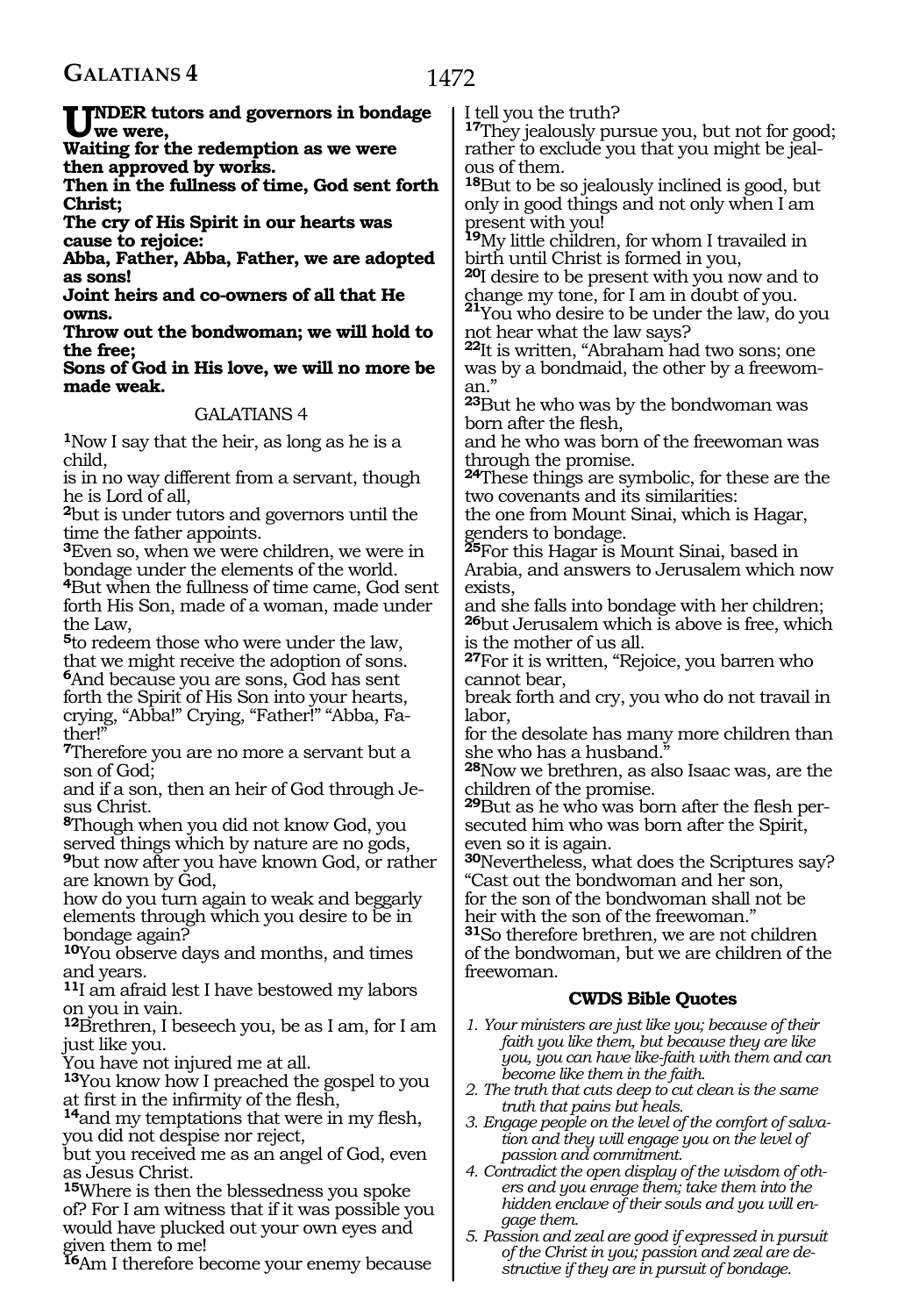- *6. You may be reformed in Christ, but you are only perfected when Christ is formed in you.*
- *7. The labor of love continues beyond salvation to discipleship and perfection.*
- *8. Abraham's sons were flesh and faith; faith said now and flesh said wait; they both have different natures and together cannot reign.*
- *9. The law responds to the flesh; the promise responds to faith. The law was given to the sons of the promise to take them to faith, not to replace or represent faith.*
- *10. The law is dogmatically embraced by the sons of the promise to bind them from faith which is the gateway to the promise.*
- *11. Sinai and Jerusalem represent the bond and the free; flesh represented by the law is bondage and must be cast out so faith may be released.*
- *12. Flesh will always fight faith for prominence and pre-eminence; it is the seat of persecution.*

## **PRAYER POINTS**

- Most righteous God, let Your Holy Spirit stir faith in the body of believers in the earth. Amen.
- Holy Spirit, place the church under Your surgical knife of truth. Amen.
- Loving Father, empower believers with the grace to speak the comfort of salvation to each other. Amen.
- Wisdom to deal with divisive individuals within the body of Christ, fall upon believers and especially leaders today, in the name of Jesus.
- By the power in the blood of Jesus, I break every demonic passion and distraction within the body of Christ; let the yoke be broken now, in the name of Jesus.

#### **TALKING in the Spirit, producing all the fruits.**

#### **This is my desire, being obedient to the truth.**

**Producing goodness, peace and gentleness. Producing faith, temperance, meekness and joy.**

#### **And as I stand fast in this liberty, Producing love that fulfils the law.**

## GALATIANS 5

**<sup>1</sup>**Stand fast therefore in the liberty with which Christ has made you free,

and do not be entangled again with the yoke of bondage.

**2**Behold, I Paul say to you that if you are circumcised, Christ shall be of no profit to you at all.

**3**For I testify again to every man who is circumcised,

that he is a debtor to do the entire Law.

**<sup>4</sup>**Christ has become of no value to any of you who are justified by the Law.

You have fallen from grace.

**<sup>5</sup>**For we through the Spirit wait for the hope of righteousness by faith.

**<sup>6</sup>**For circumcision is of no value in Jesus

- Christ, neither un-circumcision,
- but rather faith, which works by love.

**<sup>7</sup>**You did run well; who hindered you that you should not obey the truth?

**<sup>8</sup>**This persuasion does not come of Him who

calls you.

**<sup>9</sup>**A little leaven leavens the whole lump. **<sup>10</sup>**I have confidence in you through the Lord, that you will be of no other mind;

but he who troubles you shall bear his judgment, whoever he is.

**<sup>11</sup>**And brethren, if I preach circumcision, why do I yet suffer persecution?

Then the offense of the cross would have ceased.

**<sup>12</sup>**It is my desire that those who trouble you were cut off.

**<sup>13</sup>**Brethren, you have been called to liberty; only do not use this liberty as an opportunity to gratify the flesh, but by love serve one another.

**<sup>14</sup>**For all the law is fulfilled in this one word, "You shall love your neighbor as yourself." **<sup>15</sup>**But if you should bite and devour each other,

be careful that you are not consumed one of the other.

**<sup>16</sup>**This I say then, walk in the Spirit that you do not fulfill the lust of the flesh.

**<sup>17</sup>**For the flesh lusts against the Spirit, and the Spirit lusts against the flesh,

and these are contrary to each other, preventing you from doing the things you desire;

**<sup>18</sup>**but if you are led of the Spirit, you are not under the Law.

**<sup>19</sup>**Now the works of the flesh are manifest, these are: uncleanness, fornication, adultery, **<sup>20</sup>**idolatry, witchcraft, lasciviousness,

disputes, factions, sedition, heresies,

**<sup>21</sup>**envying, murders, wrath, strife, drunkenness, reveling and such the like,

of the which I have told you beforehand, as also I have told you in the past,

that those who do such things shall not inherit the kingdom of God.

**<sup>22</sup>**But the fruit of the Spirit is love, joy, peace, longsuffering, gentleness, goodness, faith, **<sup>23</sup>**meekness and temperance;

against these, there is no law.

**24**And those who belong to Christ have crucified the flesh with the affections and lusts. **<sup>25</sup>**If we live in the Spirit, therefore, let us walk in the Spirit.

**<sup>26</sup>**Let us not desire conceited glory, provoking and envying each other.

# **CWDS Bible Quotes**

- *1. The freedom of your liberty in Christ is misdirected if the liberty of your freedom takes you back into bondage, or if you take the liberty because of your freedom to engage bondage.*
- *2. It is not the cost of what you get that determines its value; it is the price you are willing to pay to keep it.*
- *3. If it comes from Christ, it is going to come under attack; you will only get it standing fast.*
- *4. True love worked faith on the cross; faith will never work unless it works through love.*
- *5. The greatest dishonor to the cross is to intercept the work of the cross to interject rules, regulations and works as a condition of free salvation.*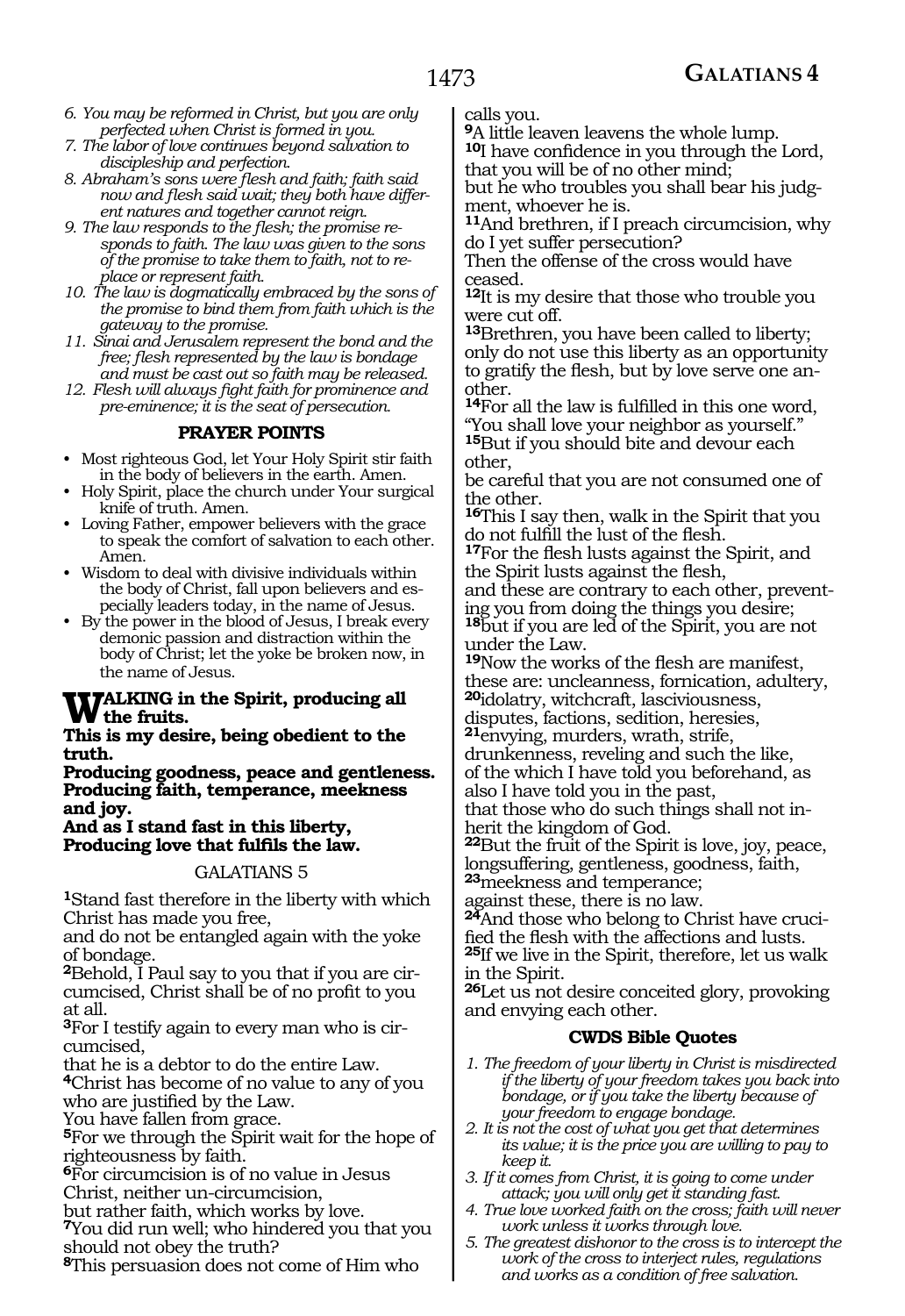# **GALATIANS 5**

- *6. The greatest honor to Jesus Christ and His work on the cross is to simply believe, accept and allow the Holy Spirit to change you through faith.*
- *7. You may be running well but ensure your well runs deep, for a little leaven of doubt and divisiveness can spread across the breadth; it will require depth to uproot.*
- *8. With wisdom, prayer, and discernment, guard against the little foxes in your congregation; they are divisive and their damage can be extensive.*
- *9. Your liberty is gold but not a golden opportunity to deny the source of your freedom and engage your falling flesh.*
- *10. A fling with the law is a flirt with the flesh and a failure of love which fulfills the law as they fight against each other.*
- *11. If the devil can get you fighting each other, he does not need to fight you, he just needs to rage and you will devour each other.*
- *12. If the devil finds you loving each other he cannot fight you, because love cannot fail.*
- *13. Allegiance, alignment and obedience to the Spirit closes ranks against the flesh.*
- *14. The Spirit has absolutely nothing to do with the flesh and the flesh can do absolutely nothing against the Spirit.*
- *15. Never room or work the flesh, for the flesh is waiting to work you with witchcraft, idolatry, murder, hatred and its many other works.*
- *16. Those who practice the flesh are not participants of the kingdom; those who engage the flesh are not inheritors of the kingdom.*
- *17. The fruit of the Spirit is of such pedigree, it does not fit within the regulatory confines of any law.*
- *18. Fruits are not produced by performing, but by positioning; not by effort but by extracting nutrients from the Spirit.*
- *19. You cannot regulate love, joy, peace, kindness, goodness, faith, temperance or gentleness; you radiate them.*
- *20. It is a feat to abandon your feet and choose to live above where you refuse to walk; you cannot live in the Spirit and walk in the flesh.*

#### **PRAYER POINTS**

- My Lord Jesus, I value this liberty I have in You; I refuse to surrender it to the devil. Amen.
- I declare, by the Holy Spirit who lives in me; I will hold on to this free gift of salvation to my last breath. Amen.
- Power to withstand the demonic forces warring to nullify the word released into our hearts, fall upon the church today, in the name of Jesus.
- Most High God, let love be the motivation for everything I do; I draw upon Your love to work my faith. Amen.
- Lord Jesus, forgive the church for marginalizing your work on the cross by adding rules to the absolute. Amen.

# **SOWING and reaping, whatever it be,**<br>What you sow will surely grow, whether<br>floater as animitivel accd **fleshy or spiritual seed.**

**Do not get tired of well doing; seek occasions to do good.** 

**Bear one another's burdens; sow words of comfort, this you should.** 

**It is coming back in due season, as some can attest.** 

**Trouble me? Do not trouble me; the marks of Christ are in my flesh.** 

# GALATIANS 6

**<sup>1</sup>**Brethren, if any man is overtaken in a fault, you who are spiritual, restore that person in the spirit of meekness, considering yourself lest in so doing you are also tempted. **<sup>2</sup>**Bear one another's burdens, and in so doing

you fulfil the law of Christ.

**3**If a man thinks to himself that he is important when he is nothing, he deceives himself; **<sup>4</sup>**but let every man prove his own work, then shall he have rejoicing in himself alone, and not in another,

**<sup>5</sup>**for every man shall bear his own burden. **<sup>6</sup>**Let every man who is taught in the word communicate to him who teaches in every good thing.

**<sup>7</sup>**Do not be deceived, God is not mocked; whatever a man sows he will reap, it will come right back.

**<sup>8</sup>**If you sow to the flesh, of the flesh you will reap corruption,

but if you sow to the Spirit, of the Spirit you shall reap everlasting life.

**<sup>9</sup>**Let us not be weary in doing good things, for in the due season, we will reap if we do not give up.

**<sup>10</sup>**As we have the opportunity, let us do good to everyone,

especially to those who are of the household of faith.

**<sup>11</sup>**You have seen how large a letter I wrote to you with my own hand.

**<sup>12</sup>**As many as desire to boast in the flesh, they compel you to be circumcised;

it is because they fear that they would suffer like persecution for the worthy cross of our Lord Jesus Christ.

**<sup>13</sup>**But those who are circumcised, do not keep the Law themselves,

but desire that you be circumcised to boast in

your flesh. **14**But God forbid that I should boast, except in the cross of our Lord Jesus Christ,

by whom the world is crucified to me, and I crucified to the world.

**<sup>15</sup>**For in Jesus Christ, circumcision is of no value,

neither uncircumcision, but a new creature. **<sup>16</sup>**And as many as walk according to this rule, peace and mercy be on them, and upon the Israel of God.

**<sup>17</sup>**Trouble me? Do not trouble me; let no man trouble me from this day on,

for I bear in my body the marks of the Lord Jesus.

**<sup>18</sup>**Brethren, the grace of our Lord Jesus Christ be with your spirit. Amen!

## **CWDS Bible Quotes**

- *1. Treat your brothers' fault as your own failure, their restoration as your own responsibility.*
- *2. Doctors are not immune from the maladies of their patients, they protect themselves.*
- *3. Counseling can contaminate the spirit or cause partiality or personal attack; you must consider*